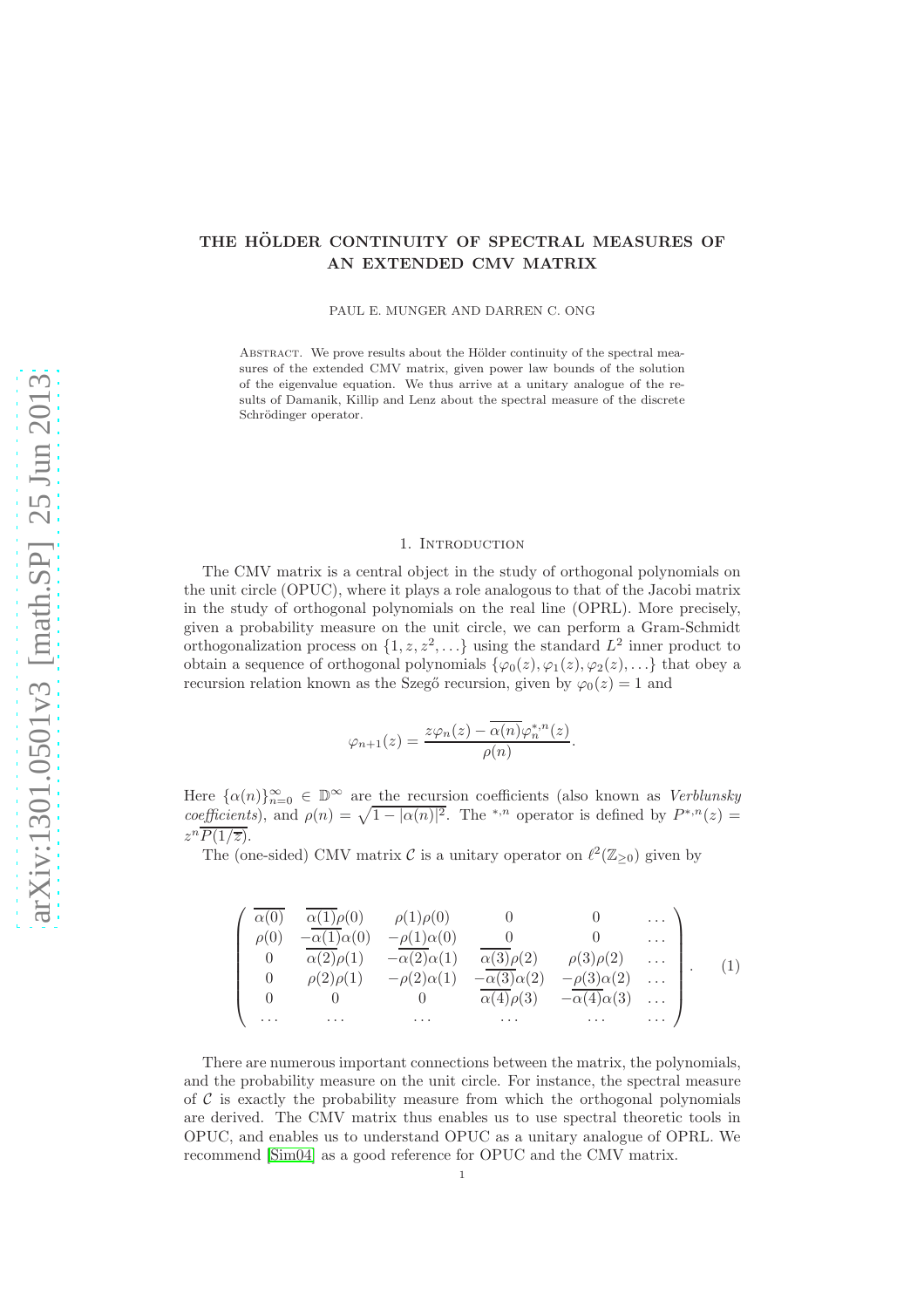Now let us redefine  $\{\alpha(n)\}_{n=-\infty}^{\infty}$  as a two-sided infinite sequence, so we can introduce the two-sided CMV matrix  $\mathcal{E}$ ,

<span id="page-1-0"></span>

| .                    | $\sim$ $\sim$ $\sim$ $\sim$ $\sim$ | $\sim$ 100 $\sim$ 100 $\sim$ | $\cdots$              | $\cdots$              | $\cdots$              | $\mathbf{1}$ , $\mathbf{1}$ , $\mathbf{1}$ |  |
|----------------------|------------------------------------|------------------------------|-----------------------|-----------------------|-----------------------|--------------------------------------------|--|
| $\sim$ $\sim$ $\sim$ | $-\alpha(0)\alpha(-1)$             | $\alpha(1)\rho(0)$           | $\rho(1)\rho(0)$      |                       |                       | $\cdots$                                   |  |
|                      | $\ldots$ $-\rho(0)\alpha(-1)$      | $-\alpha(1)\alpha(0)$        | $-\rho(1)\alpha(0)$   |                       |                       | . 1                                        |  |
| $\ldots$ .           | $\begin{matrix}0\end{matrix}$      | $\alpha(2)\rho(1)$           | $-\alpha(2)\alpha(1)$ | $\alpha(3)\rho(2)$    | $\rho(3)\rho(2)$      | $\cdots$ .                                 |  |
| $\cdots$             | $\begin{array}{c} 0 \end{array}$   | $\rho(2)\rho(1)$             | $-\rho(2)\alpha(1)$   | $-\alpha(3)\alpha(2)$ | $-\rho(3)\alpha(2)$   | . 1                                        |  |
| $\ldots$             |                                    |                              |                       | $\alpha(4)\rho(3)$    | $-\alpha(4)\alpha(3)$ | . 1                                        |  |
| $\cdots$             | $\cdots$                           | $\sim$ $\sim$ $\sim$         | $\cdots$              | $\cdots$              | $\sim$ $\sim$ $\sim$  | $\sim$ $\sim$ $\sim$                       |  |
|                      |                                    |                              |                       |                       |                       |                                            |  |

Here  $\mathcal E$  is a unitary operator on  $\ell^2(\mathbb Z)$ . While  $\mathcal E$  has a somewhat looser connection with the orthogonal polynomials since the set of recursion coefficients is now twosided infinite, it is the more natural object of study when we choose to define the  $\alpha(n)$  dynamically (please refer to sections 10.5-10.16 of [\[Sim04\]](#page-7-0) for a background on this point of view).

Furthermore, the two-sided CMV matrix has emerged as a useful tool in the study of quantum walks, a connection first explored in [\[CGMV10\]](#page-7-1). For certain models of quantum walks, where  $\psi \in \ell^2(\mathbb{Z})$  refers to the initial state of a particle,  $\mathcal{E}^k \psi$  gives us the state after a quantum walk of k steps.

There is, naturally, a way to relate the measures of an extended CMV matrix and the measures of the constituent halves. This formula was discovered by Gesztesy and Zinchenko, and will be explained in the next section. As an application of this formula we present an OPUC analogue of [\[DKL00\]](#page-7-2). That is, we derive theorems about the Hölder continuity of the spectral measures of  $\mathcal E$  given power law bounds on the entries of formal eigenvectors of one of the corresponding  $\mathcal C$  "halves".

In [\[IRT92\]](#page-7-3), [\[DL99\]](#page-7-4), and [\[DKL00\]](#page-7-2) power law bounds on formal eigenvectors are established for OPRL with a Sturmian sequence of recursion coefficients. By Sturmian, we mean that  $\alpha(n) = v(n)\alpha + (1 - v(n))\beta$ , where  $\alpha$ ,  $\beta$  (the *alphabet*) are complex numbers of modulus less than one, and  $v(n) = [(n + 1)\omega] - [n\omega]$ . Here  $\omega \in (0,1) \setminus \mathbb{Q}$  is the *frequency*. In Section 4, we apply analogous methods to extended CMV matrices with  $\omega$  equal to the golden mean.

This is the second of a trilogy of loosely related papers concerned with the dynamical spreading of the time-independent quantum walk model whose coins arise from a Fibonacci sequence. More precisely, the coin at the nth site is rotation by  $\theta_n$ , where  $\theta$  is any suffix of a Fibonacci sequence (see [\[Sim04\]](#page-7-0) 12.8):

$$
\ldots \theta_a, \theta_b, \theta_a, \theta_a, \theta_b, \ldots
$$

The first of the trilogy is [\[DMYon\]](#page-7-5), which establishes that the formal solutions u of  $\mathcal{E}u = zu$  obey certain power law bounds (where  $\mathcal E$  is the transition matrix that describes the quantum walk above). This paper shows that  $u$  obeying power law bounds implies Hölder continuity of spectral measures of  $\mathcal{E}$ . Lastly, [\[DFV\]](#page-7-6) asserts that for unitary operators, Hölder continuity of spectral measure implies dynamical spreading of the corresponding quantum walk.

We wish here to thank David Damanik and Fritz Gesztesy for many helpful suggestions and comments.

#### 2. Main tools and background

In this section, we will explain an essential formula proven in [\[GZ06\]](#page-7-7). We require a way to relate the extended CMV operator  $\mathcal E$  with the two one-sided CMV operators that comprise its two halves. More precisely, if we modify  $\alpha(-1) = -1$ , then [\(2\)](#page-1-0) becomes the direct sum of operators on  $\ell^2([0,\infty) \cap \mathbb{Z})$  and  $\ell^2([-1,-\infty) \cap \mathbb{Z})$  of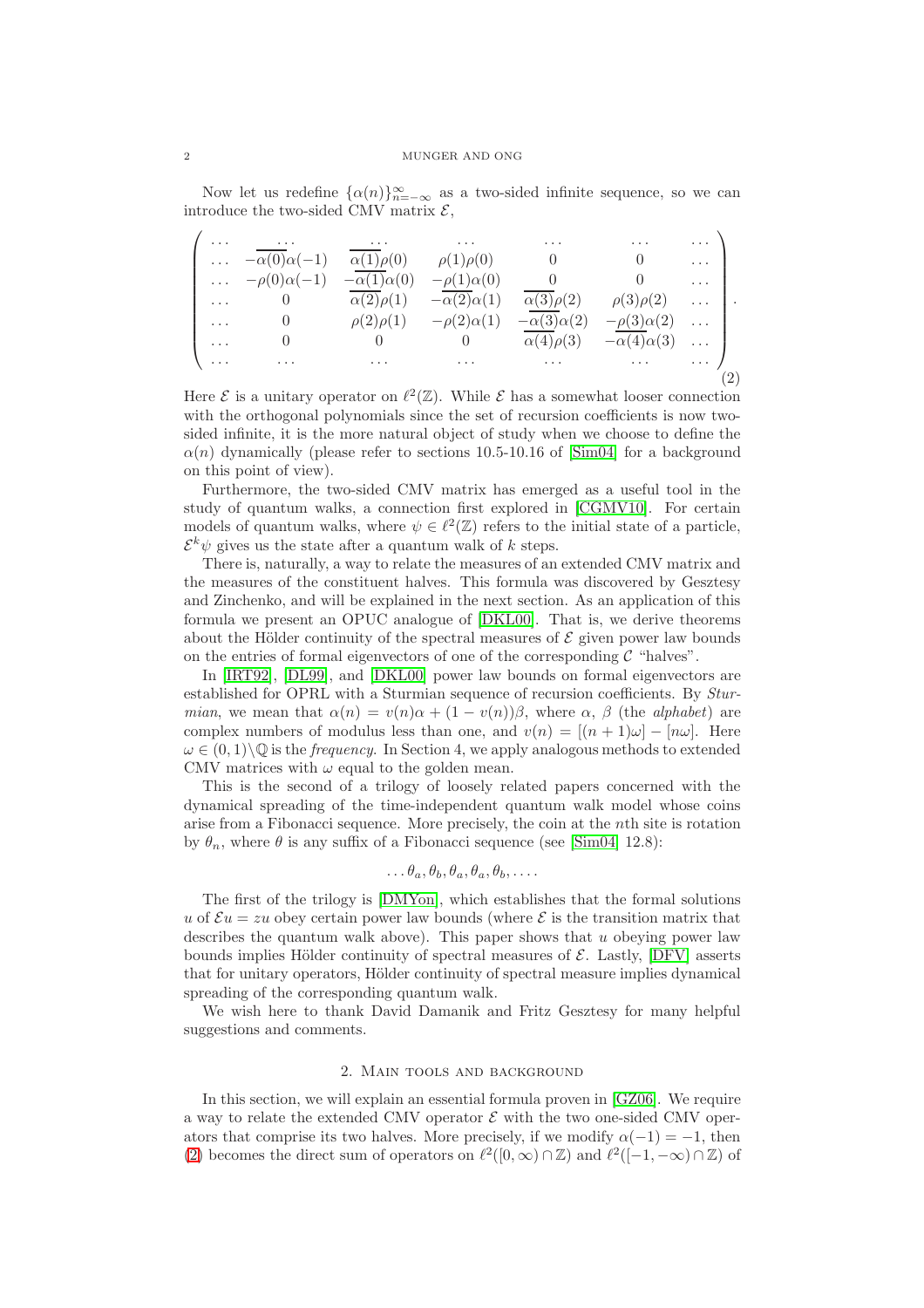the form [\(1\)](#page-0-0). We label the halves as  $C_+$  and  $C_-\$  respectively. We also note that henceforth in this paper  $\mathcal E$  refers to the unmodified extended CMV matrix.

First, let us label  $F_+(z)$ , the Carathéodory function corresponding to  $\mathcal{C}_+$ , and  $F_-(z)$ , the Carathéodory function corresponding to  $\mathcal{C}_-$ . Carathéodory functions are holomorphic maps from  $\mathbb D$  to the right half plane  $\{z| \text{Re } z > 0\}$ , and the correspondences between a given CMV matrix and its Carathéodory function are explored more fully in Section 1.3 of [\[Sim04\]](#page-7-0). Briefly, a Carathéodory function is the CMV analogue of the m-function in the theory of Jacobi matrices, and is connected to the spectral theory of the CMV matrix. For example, where  $c_i$  are the moments of the spectral measure of the one-sided CMV matrix  $C$ , its Carathéodory function  $F$ may be expressed as  $F(z) = 1 + 2 \sum_{n=1}^{\infty} c_n z^n$ . It is also true that  $\text{Re} F(re^{i\theta}) d\theta/2\pi$ converges weakly to the spectral measure of  $C$  as  $r \to 1$ . Finally, we note that where  $\mu$  is the spectral measure of a CMV matrix, its Carathéodory function is given as

$$
F(z) = \int \frac{e^{i\theta} + z}{e^{i\theta} - z} d\mu(\theta).
$$

The Green's function for  $\mathcal E$  is computed using solutions to the eigenvalue equations  $C_{\pm}u = zu$  and  $C_{\pm}^T v = zv$ . Although the CMV matrix is 5-diagonal, the Szegő recursion can be applied to turn the eigenvalue equation into a two-level recurrence:

$$
\begin{pmatrix} \varphi_{n+1}(z) \\ \varphi_{n+1}^*(z) \end{pmatrix} = \rho_n^{-1} \begin{pmatrix} z & -\overline{\alpha(n)} \\ -\alpha(n)z & 1 \end{pmatrix} \begin{pmatrix} \varphi_n(z) \\ \varphi_n^*(z) \end{pmatrix} . \tag{3}
$$

The solutions u are related to the orthogonal polynomials  $\varphi$  in that  $|u(z,n)| =$  $|\varphi_n(z)|$ .

**Lemma 1** (Lemma 3.1 in [\[GZ06\]](#page-7-7)). Let  $z \in \mathbb{C} \setminus (\partial \mathbb{D} \cup \{0\})$ . Let  $u_{\pm}$  be  $\ell^2$  solutions to  $(C_{\pm} - z)u = 0$ , and let  $v_{\pm}$  be  $\ell^2$  solutions to  $(C_{\pm}^T - z)v = 0$ , normalized by

$$
v_{-}(z,0) = 1 - M_{-}(z), \ v_{+}(z,0) = \rho_{0}^{-1}(z + \overline{\alpha}_{0} + F_{+}(z)(z - \overline{\alpha}_{0}))
$$
  

$$
u_{-}(z,0) = \rho_{0}^{-1}(1 - \alpha_{0} - M_{-}(z)(1 + \overline{\alpha}_{0})), \ u_{+}(z,0) = z + zF_{+}(z)
$$

We may extend these solutions to solutions of  $(\mathcal{E} - z)w = 0$  and  $(\mathcal{E}^T - z)w = 0$ . Then the resolvent function  $(\mathcal{E} - z)^{-1}(x, y)$  can be expressed as

<span id="page-2-2"></span>
$$
\frac{-1}{2z^2(F_+(z) - M_-(z))} \begin{cases} u_-(z, x)v_+(z, y) & \text{if } x < y \text{ or } x = y \text{ odd,} \\ u_+(z, x)v_-(z, y) & \text{if } x > y \text{ or } x = y \text{ even,} \end{cases} (4)
$$

where M is an anti-Caratheodory function ( $[GZ06]$ , Lemma 2.20) related to F<sub>-</sub> by

$$
M(z) = \frac{\text{Re}(1 - \overline{\alpha}_0) + i\text{Im}(1 + \overline{\alpha}_0)F_-(z)}{i\text{Im}(1 - \overline{\alpha}_0) + \text{Re}(1 + \overline{\alpha}_0)F_-(z)}.
$$

#### 3. Applications of the formula

For a  $\ell^2(\mathbb{N})$ -vector u, and a positive integer n, we define  $||u||_n$  as  $\sqrt{\sum_{j=0}^n |u(j)|^2}$ . We can also define  $||u||_k$ , for k positive but not an integer as a linear interpolation of  $||u||_n$ .

**Lemma 2.** Suppose, for a one-sided CMV matrix C, that every solution of  $(\eta_{n+2}(z), \eta_{n+1}(z))^T$  $T_n(z)(\eta_n(z), \eta_{n-1}(z))^T$  with  $|\eta(0)|^2 + |\eta(1)|^2 = 2$  obeys the estimate

<span id="page-2-0"></span>
$$
C_1 L^{\gamma_1} \le ||\eta||_L \le C_2 L^{\gamma_2},\tag{5}
$$

for  $L > 0$  sufficiently large. Then

<span id="page-2-1"></span>
$$
\sup_{\lambda \in \partial \mathbb{D}} \left| \frac{(1-\lambda) + (1+\lambda)F(rz)}{(1+\lambda) + (1-\lambda)F(rz)} \right| \le C_3 (1-r)^{\beta - 1},\tag{6}
$$

where  $\beta = 2\gamma_1/(\gamma_1 + \gamma_2)$ .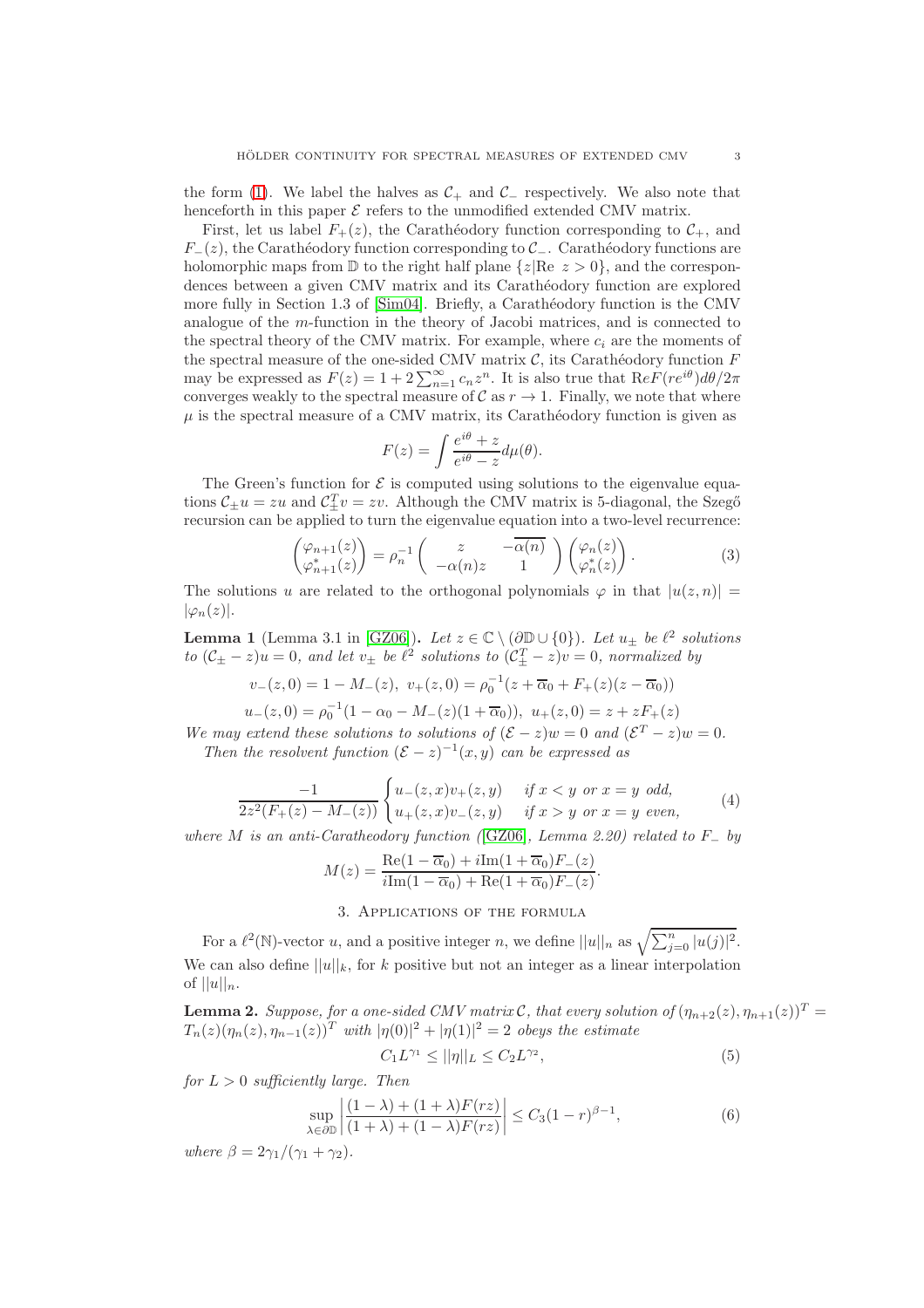Proof. This is a consequence of the Jitomirskaya-Last inequality for OPUC (see [\[Sim04\]](#page-7-0) Section 10.8), which says that

$$
\frac{||\psi^{\lambda}(z)||_{x(r)}}{||\phi^{\lambda}(z)||_{x(r)}} \lesssim |F^{\lambda}(rz)| \lesssim \frac{||\psi^{\lambda}(z)||_{x(r)}}{||\phi^{\lambda}(z)||_{x(r)}}.
$$

Here,  $F^{\lambda}$  is the Carathéodory function corresponding to the Alexandrov measure  $\mu_{\lambda}$ (refer to Theorem 3.2.14 of [\[Sim04\]](#page-7-0)). Its first and second kind orthogonal polynomials are  $\phi^{\lambda}$  and  $\psi^{\lambda}$ . The function  $x(r)$  is defined by  $(1-r)||\phi^{\lambda}(z)||_{x(r)}||\psi^{\lambda}(z)||_{x(r)} = \sqrt{2}$  $\sqrt{2}$ .

The required inequality is equivalent to  $|F^{\lambda}(rz)| \lesssim (1-r)^{\beta-1}$ . This is true if  $\frac{||\psi^{\lambda}(z)||_{x(r)}}{||\phi^{\lambda}(z)||_{\infty}}$  $\frac{\|\psi^{(n)}(z)\|_{x(r)}}{\|\phi^{(\lambda)}(z)\|_{x(r)}} \lesssim (1-r)^{\beta-1}$ , by the J-L inequality. Because  $\phi^{\lambda}$  and  $\psi^{\lambda}$  solve  $(\eta_{n+2}(z), \eta_{n+1}(z))^T = T_n(z)(\eta_n(z), \eta_{n-1}(z))^T$  with initial conditions  $(1, \overline{\lambda})$  and  $(\lambda, 1)$ , the hypothesis applies to  $\psi^{\lambda}$  and  $\phi^{\lambda}$ . Therefore,  $||\psi^{\lambda}(z)||_{x(r)}^{\beta}||\phi^{\lambda}(z)||_{x(r)}^{\beta-2} \lesssim$  $x(r)^{\gamma_1(\beta-2)+\gamma_2\beta} \simeq 1$ . By the definition of  $x(r)$ , it follows that  $||\psi^{\lambda}||_{x(r)}^{\beta}||\phi^{\lambda}||_{x(r)}^{\beta-2} \lesssim$  $(1-r)^{\beta-1} ||\psi^{\lambda}||_{x(r)}^{\beta-1} ||\phi^{\lambda}||_{x(r)}^{\beta-1}$ , which is equivalent to the required inequality.  $\square$ 

**Theorem 1.** Given a Borel set  $\Sigma$ , suppose that the estimate [\(5\)](#page-2-0) holds for every  $z \in \sigma(C)$  with  $C_1, C_2$  independent of z. Then, where  $G_{kl}(z) = (\delta_k, (\mathcal{E} - z)^{-1} \delta_l),$ 

$$
|G_{00}(rz) + G_{11}(rz)| \le C_4(1-r)^{\beta-1},
$$

for all  $r \in (0.9, 1)$  and  $C_4$  a z and r-independent constant. Consequently,  $\Lambda(z)$ is uniformly β-Hölder continuous at all points  $z \in \Sigma$ . In particular,  $d\Lambda$  is βcontinuous on Σ.

Proof. The following is a maximum modulus principle argument similar to that in [\[DKL00\]](#page-7-2). Fix  $z \in \Sigma$  and  $r \in (0.9, 1)$ . We consider [\(6\)](#page-2-1) and obtain

$$
\sup_{\lambda \in \partial \mathbb{D}} \left| \frac{(1-\lambda) + (1+\lambda)F_+(rz)}{(1+\lambda) + (1-\lambda)F_+(rz)} \right| \le C_3 (1-r)^{\beta-1}.
$$
 (7)

Since  $-M_-(z)$  is a Carathéodory function it maps to the right half plane, and so the expression  $(M_-(rz) + 1)/(M_-(rz) - 1)$  has modulus less than 1. Thus by the maximum modulus principle,

$$
\left| \frac{\left(1 - \frac{M_-(rz)+1}{M_-(rz)-1}\right) + \left(1 + \frac{M_-(rz)+1}{M_-(rz)-1}\right)F_+(rz)}{\left(1 + \frac{M_-(rz)+1}{M_-(rz)-1}\right) + \left(1 - \frac{M_-(rz)+1}{M_-(rz)-1}\right)F_+(rz)} \right| \le C_3(1-r)^{\beta-1}.
$$

Now if we simplify the expression on the left, we have

$$
\left|\frac{1-M_{-}(rz)F_{+}(rz)}{F_{+}(rz)-M_{-}(rz)}\right|.
$$

A table on page 181 of [\[GZ06\]](#page-7-7) computes the values of  $u_{\pm}(1), u_{\pm}(0), v_{\pm}(1)$ , and  $v_{\pm}(0)$ . We use  $k_0 = -1$  in that table. In their notation,

$$
u_{+}(n) = q_{+}(n-1) + F_{+}p_{+}(n-1),
$$
  
\n
$$
u_{-}(n) = q_{-}(n-1) + M_{-}p_{-}(n-1),
$$
  
\n
$$
v_{+}(n) = s_{+}(n-1) + F_{+}r_{+}(n-1),
$$
  
\n
$$
v_{-}(n) = s_{-}(n-1) + M_{-}r_{-}(n-1).
$$

We also label our Verblunsky coefficients differently than they do: their  $\alpha_n$  is written as  $-\overline{\alpha(n)}$  in our notation. Using these calculations and [\(4\)](#page-2-2), we can write  $G_{00} + G_{11}$  as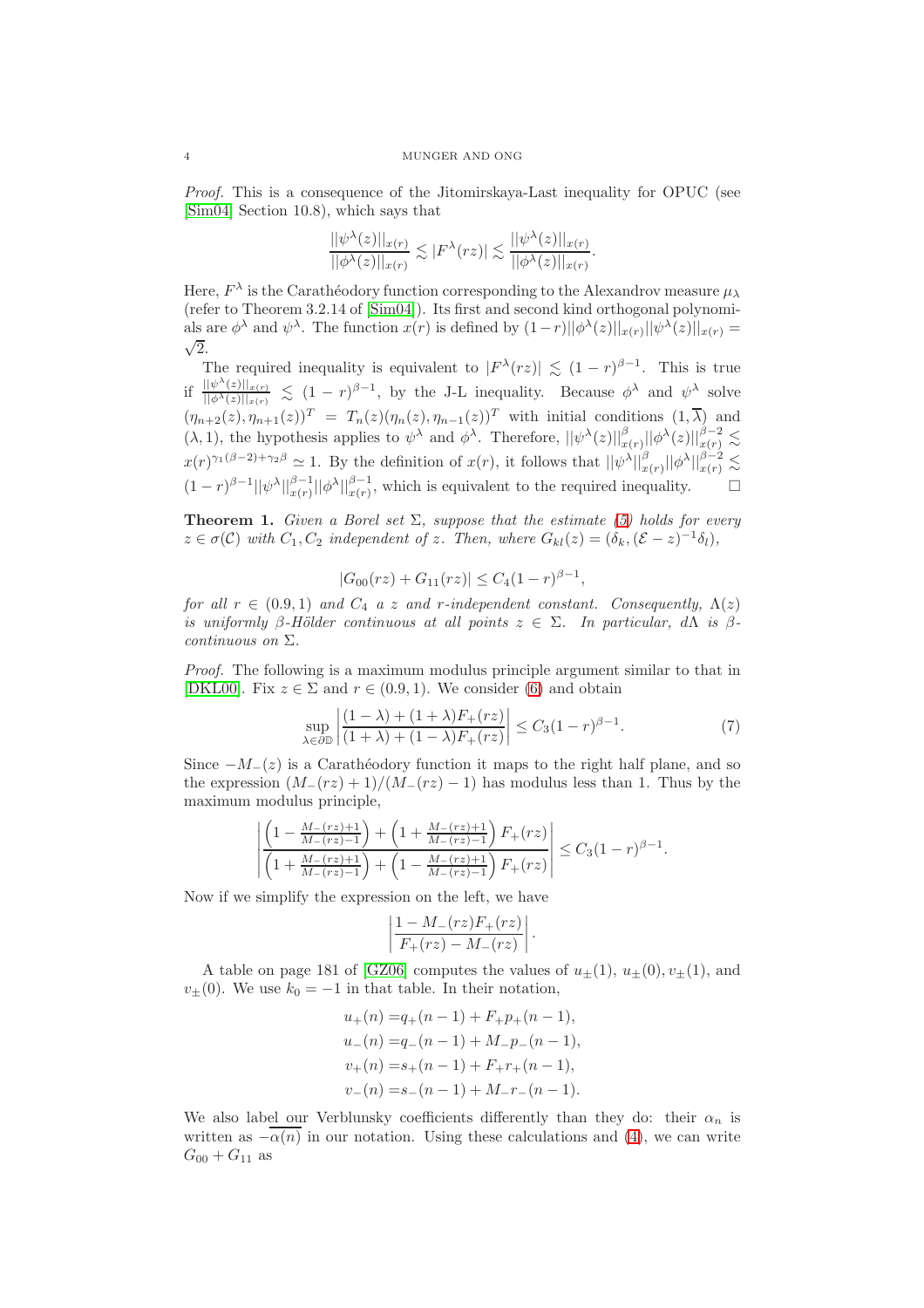$$
-\frac{(1+F_+)(1-M_-)}{2(F_+-M_-)}-\frac{[1-\alpha(0)-M_-(1+\alpha(0))][z+\overline{\alpha(0)}+F_+(z-\overline{\alpha(0)})]}{2\rho(0)^2z(F_+-M_-)}
$$

For r approaching 1,  $|G_{00}(rz) - G_{11}(rz)|$  gets large when  $F_+(rz) + F_-(rz)$  is close to zero, or when  $F_+(rz)$  and  $F_-(rz)$  both go to infinity. In both these cases,

$$
|G_{00}(rz) + G_{11}(rz)| \le C_4 \left| \frac{1 + F_-(rz)F_+(rz)}{F_-(rz) + F_+(rz)} \right|,
$$

for an appropriate constant  $C_4$ . It is not difficult to see then, as a consequence

$$
|G_{00}(rz) + G_{11}(rz)| \le C_4(1-r)^{\beta-1}.
$$

Let us first note the connection between  $G_{00} + G_{11}$  and the Carathéodory function F corresponding to  $\mathcal E$  and  $d\Lambda$ . We have by definition

$$
F(z) = \int \frac{e^{i\theta} + z}{e^{i\theta} - z} d\Lambda(\theta).
$$

Let us also define

$$
d\Lambda_r(\theta) = \text{Re}F(re^{i\theta})\frac{d\theta}{2\pi}.
$$

It is well known that  $d\Lambda_r$  converges to  $d\Lambda$  weakly. We note also that

$$
F(z) = \int \frac{e^{i\theta} + z}{e^{i\theta} - z} d\Lambda(\theta)
$$
  
= 1 + 2z \int \frac{1}{e^{i\theta} - z} d\Lambda(\theta)  
= 1 + 2z(G\_{00}(z) + G\_{11}(z)).

We then deduce that  $\Lambda(z)$  is uniformly  $\beta$ -Hölder continuous on  $\Sigma$ . Writing  $z = e^{i\Theta}$ :

$$
\Lambda[e^{i(\Theta-\epsilon)}, e^{i(\Theta+\epsilon)}] = \int_{\Theta-\epsilon}^{\Theta+\epsilon} 1 d\Lambda(\Theta).
$$

We note that the above is less than

$$
2\epsilon \left( \frac{1}{2|z|} (\text{Re}F((1-\epsilon)z) + 1) \right) \leq 2C\epsilon^{\beta},
$$
  
since  $\beta \leq 1$ .

Note that if we let  $C_1, C_2$  be z-dependent, the theorem still holds, except that  $C_3$  is also z-dependent. We can then conclude:

<span id="page-4-0"></span>**Theorem 2.** Let  $\Sigma$  be a subset of  $\partial \mathbb{D}$ , and let C be a CMV operator on  $\ell^2(\mathbb{N})$ . Suppose there are constants  $\gamma_1, \gamma_2$  such that for each  $z \in \Sigma$ , every normalized solution of  $(Cu - zu) = 0$  obeys the estimate

$$
C_1(z)L^{\gamma_1} \le ||u||_L \le C_2(z)L^{\gamma_2}
$$

for  $L > 0$  sufficeintly large. Let  $\beta = 2\gamma_1/(\gamma_1 + \gamma_2)$ . Then any extension  $\mathcal E$  to  $\ell^2(\mathbb{Z})$  has purely  $\beta$ -continuous spectrum on  $\Sigma$ . Moreover, if  $C_1(z)$  and  $C_2(z)$  are independent of z, then for any  $\varphi \in \ell^2$  of compact support, the spectral measure of  $(\mathcal{E}, \varphi)$  is uniformly  $\beta$ -Hölder continuous on  $\Sigma$ .

Before we proceed, we state and prove the following well-known fact for the reader's convenience:

**Lemma 3.** For any  $n \in \mathbb{Z}$ ,  $\{\delta_{2n}, \delta_{2n+1}\}\$  form a spectral basis for  $\mathcal{E}$ .

.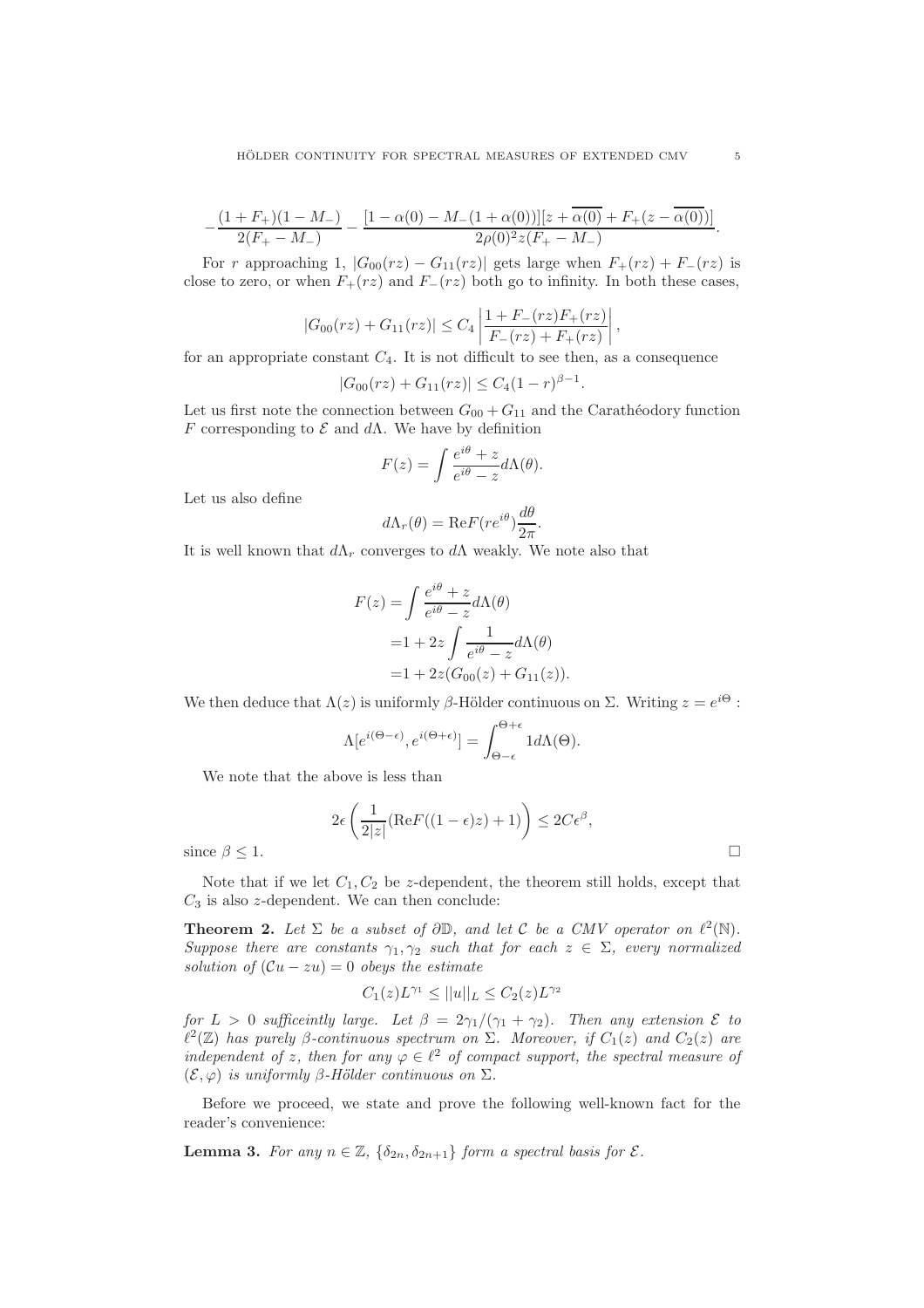*Proof of lemma.* First, let us show that  $\delta_{2n+2}$  is in the span  $S_{2n,2n+1}$  of

<span id="page-5-1"></span><span id="page-5-0"></span> $\{\mathcal{E}^k \delta_{2n}\}_{k\in\mathbb{Z}}\cup \{\mathcal{E}^k \delta_{2n+1}\}_{k\in\mathbb{Z}}.$ 

First, note that we have

$$
\mathcal{E}\delta_{2n+1} = \overline{\alpha(2n+1)}\rho(2n)\delta_{2n} - \overline{\alpha(2n+1)}\alpha(2n)\delta_{2n+1}
$$
\n
$$
+ \overline{\alpha(2n+2)}\rho(2n+1)\delta_{2n+2} + \rho(2n+2)\rho(2n+1)\delta_{2n+3},
$$
\n
$$
\mathcal{E}\delta_{2n+2} = \rho(2n+1)\rho(2n)\delta_{2n} - \rho(2n+1)\alpha(2n)\delta_{2n+1}
$$
\n
$$
- \overline{\alpha(2n+2)}\alpha(2n+1)\delta_{2n+2} - \rho(2n+2)\alpha(2n+1)\delta_{2n+3}.
$$
\n(9)

This gives us

$$
\frac{\alpha(2n+1)}{\rho(2n+1)}\mathcal{E}\delta_{2n+1} + \mathcal{E}\delta_{2n+2} = \left(\frac{|\alpha(2n+1)|^2 \rho(2n)}{\rho(2n+1)} + \rho(2n+1)\rho(2n)\right)\delta_{2n} - \left(\frac{|\alpha(2n+1)|^2 \alpha(2n)}{\rho(2n+1)} + \rho(2n+1)\alpha(2n)\right)\delta_{2n+1},
$$

and we conclude that  $S_{2n,2n+1}$  contains  $\mathcal{E} \delta_{2n+2}$ . Applying  $\mathcal{E}^{-1}$  on both sides of the preceding equation shows that it also contains  $\delta_{2n+2}$ .

By considering the expressions for  $\mathcal{E}\delta_{2n-1}$  and  $\mathcal{E}\delta_{2n}$  instead, we can similarly show that  $\mathcal{E}\delta_{2n-1}$ , and hence  $\delta_{2n-1}$  lies in  $S_{2n,2n+1}$ .

Now let us demonstrate that  $\delta_{2n+3}$  is in  $S_{2n,2n+1}$ . We consider [\(8\)](#page-5-0) and [\(9\)](#page-5-1) once more, and this time by eliminating the  $\delta_{2n}, \delta_{2n+1}$  terms we get

This gives us

$$
\mathcal{E}\delta_{2n+1} - \frac{\overline{\alpha(2n+1)}}{\rho(2n+1)} \mathcal{E}\delta_{2n+2}
$$
  
=  $\left(\overline{\alpha(2n+2)}\rho(2n+1) + \frac{|\alpha(2n+1)|^2\alpha(2n+1)}{\rho(2n+1)}\right) \delta_{2n+2}$   
+  $\left(\rho(2n+2)\rho(2n+1) + \frac{|\alpha(2n+1)|^2\rho(2n+2)}{\rho(2n+1)}\right) \delta_{2n+3},$ 

and this demonstrates that  $\delta_{2n+3}$  lies in  $S_{2n+1,2n+2}$ , and hence  $S_{2n,2n+1}$ .

We can similarly show that  $\delta_{2n-2}$  lies in  $S_{2n-1,2n}$  and hence  $S_{2n,2n+1}$ , by using the expressions for  $\mathcal{E}\delta_{2n-1}$  and  $\mathcal{E}\delta_{2n}$  and then eliminating the  $\delta_{2n}, \delta_{2n+1}$  terms.

We have now shown that  $S_{2n,2n+1}$  contains  $\{\delta_{2n-2}, \delta_{2n-1}, \delta_{2n+2}, \delta_{2n+3}\}\$ . A sim-<br>induction argument now tells us that  $S_{2n,2n+1} = \ell^2(\mathbb{Z})$ ple induction argument now tells us that  $S_{2n,2n+1} = \ell^2(\mathbb{Z})$ .

# **Remark**. It is easy to see that  $\{\delta_{2n-1}, \delta_{2n}\}\$  for any n also form a spectral basis.

*Proof of Theorem [2.](#page-4-0)* From the lemma and its proof, we see that given a  $\phi \in \ell^2(\mathbb{Z})$ with support on  $\{-N, \ldots, N+1\}$ , there must exist polynomials  $P_0, P_1$  of degree not exceeding N such that  $P_0(\mathcal{E})\delta_0 + P_1(\mathcal{E})\delta_1 = \varphi$ . This implies that the spectral measure for  $\phi$  is bounded by  $q(z)d\Lambda(z)$  for some polynomially bounded function q(z). If  $C_1, C_2$  are independent of z, then, by the corollary dA is uniformly  $\beta$ − Hölder continuous, and this implies that  $q d\Lambda$  is also uniformly  $\beta$ - Hölder continuous. In the case that  $C_1, C_2$  depend on z, we know that d $\Lambda$  is  $\beta$ -continuous. Given any  $\phi \in \ell^2$ , its spectral measure is dominated by  $\Lambda$  and so must be  $\beta$ -continuous as well.

# 4. Sturmian Verblunsky coefficients

**Theorem 3.** Given a sequence  $\{A_n : \mathbb{T} \longrightarrow \mathrm{SL}(2,\mathbb{C})\}_{n=0}^{\infty}$ , let  $M_k(z) = \prod_{n=k}^{0} A_n(z)$ . Suppose there are sequences  $a_n$  and  $q_n$  of natural numbers related by  $q_{n+1}$  =  $a_{n+1}q_n + q_{n-1}$ , such that  $M_{q_{n+1}}(z) = M_{q_{n-1}}(z)M_{q_n}(z)^{a_{n+1}}$ . Let  $x_n(z) = \text{tr}M_{q_n}(z)$ and  $z_n(z) = \text{tr} M_{q_{n-1}}(z) M_{q_n}(z)$ , and put  $I(z) = x_{n-1}^2 + x_n^2 + z_n^2 - x_{n-1} x_n z_n$ .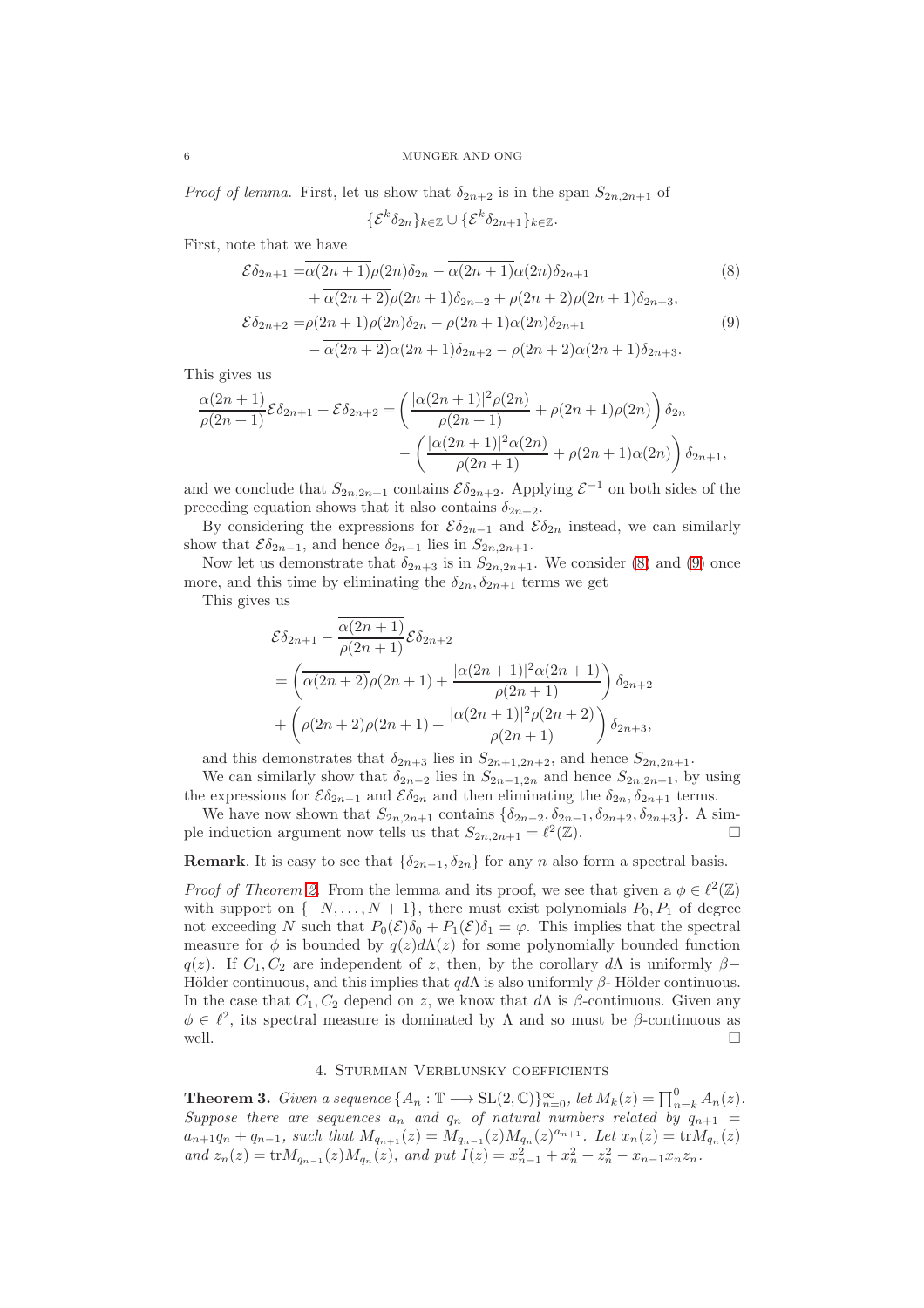Suppose that:

- (1) The function  $I$  is independent of  $n$ .
- (2) The sequence  $a_n$  is of bounded density:  $d = \limsup \frac{1}{N} \sum_{n=1}^{N} a_n$  is finite.
- (3) There is a compact set  $\Sigma \subset \mathbb{T}$  and a constant K such that  $z \in \Sigma$  iff  $|x_n(z)| \leq K$  or  $|z_n(z)| \leq K$  for all n.

.

Then for all  $z \in \Sigma$ , there exist  $\gamma_2(z)$  and  $C(z)$  independent of n such that

$$
||M_n(z)|| \le C(z) n^{\gamma_2(z)}
$$

These conditions are sufficient to apply the argument in [\[IRT92\]](#page-7-3). One obtains

$$
C(z) = L^{4d}, \ \gamma_2(z) = 4d \log_2 L,
$$

where

$$
L = \max (4 \max(2, \sup |x_n|, \sup |z_n|), 4||M_1||, 4||M_0||, 4||M_0M_1||)
$$
  
 
$$
\times (4 + 2 \max(2, \sup |x_n|, \sup |z_n|)).
$$

The method used in  $[DKL00]$  can be applied to show that for some  $C'$ ,

$$
||\xi||_L \le C'(z)n^{\gamma(z)}
$$

for any solution  $\xi$  with eigenvalue z. Compactness of  $\Sigma$  and continuity of  $C, \gamma$  yield a z-independent bound by taking the maximum.

**Theorem 4.** Let  $q_n$  be the convergents of the continued fraction  $[a_1, a_2, a_3, \ldots]$ . Relaxing the bounded density hypothesis to require only that  $q_n$  be bounded above by a geometric sequence, such a sequence of maps into  $SL(2,\mathbb{C})$  satisfies, for all  $z \in \Sigma$ ,

$$
||\xi(z)||_L \geq C_2(z)L^{\gamma_1(z)}
$$

for some  $C(z)$ ,  $\gamma_1(z)$ , and for L large enough.

Proof. The method used in [\[DKL00\]](#page-7-2) applies without any significant changes. It only deals with model-independent properties of the transfer matrices.

 $\Box$ 

 $\Box$ 

Claim 1. In both cases, an extended CMV matrix with Verblunsky coefficients that have a Fibonacci sequence as a suffix furnishes an example of such a sequence of maps. endclaim

*Proof.* Let  ${T_n(z)}_{n=0}^{\infty}$  be the sequence of transfer matrices corresponding to the quasiperiodic CMV operator  $\mathcal{E}$ . Then  $\det(T_n(z)) = z^n$ , so that  $M_n(z) := T_n(z)/z^{n/2}$ is in  $SL(2,\mathbb{C})$ . It is well known (see [\[Sim04\]](#page-7-0) 12.8) that the family  $T_n$  obeys a substitution rule of the necessary type; so does the family  $M_n$ . Because the spectrum of  $\mathcal E$  is contained in  $\mathbb T$ ,  $M_n$  and  $T_n$  always have the same operator norms. Finally, that the traces  $x_n(z)$  obey the required bound is proved in [\[Sim04\]](#page-7-0) 12.8.

The method in [\[DKL00\]](#page-7-2) provides a simple expression for  $\gamma_1$ . Put  $q_n \leq B^n$ , and let  $C(\alpha, \beta) := \max\{\max_{|z|=1} 2 + \sqrt{8 + I(z)}, \frac{4}{\sqrt{1-|\alpha|^2}}\}$  $\frac{4}{1-|\alpha|^2\sqrt{1-|\beta|^2}}\}$ . Then

$$
\gamma_1 = \frac{\log\left(1 + \frac{1}{4C(\alpha,\beta)^2)}\right)}{16\log B}.
$$

The constant  $C(\alpha, \beta)$  occurs because it bounds  $|x_n(z)|$  for  $z \in \Sigma$ .

Corollary 1. With the notation and assumptions above, the spectral measure of such a CMV operator is uniformly β-Hölder continuous for  $\beta = \frac{2\gamma_1}{\gamma_1 + \gamma_2}$ .